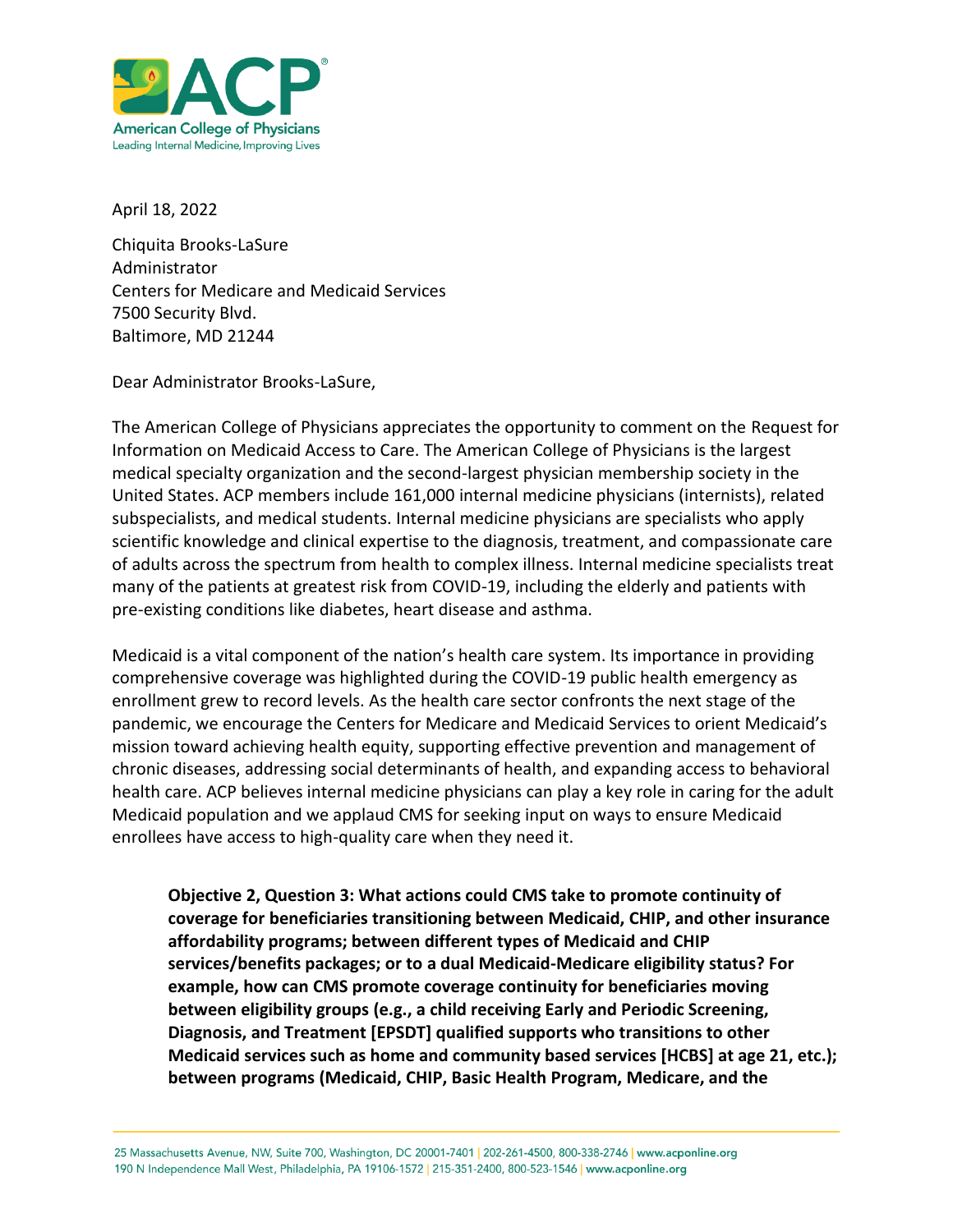## **Marketplace); or across state boundaries? Which of these actions would you prioritize first?**

Medicaid enrollment increased to record levels during the COVID-19 pandemic, with nearly [86](https://www.medicaid.gov/medicaid/national-medicaid-chip-program-information/downloads/october-november-2021-medicaid-chip-enrollment-trend-snapshot.pdf)  [million](https://www.medicaid.gov/medicaid/national-medicaid-chip-program-information/downloads/october-november-2021-medicaid-chip-enrollment-trend-snapshot.pdf) enrolled in Medicaid and CHIP in November 2021. Once the continuous coverage requirements are lifted, states will face the extraordinary task of redetermining eligibility. Millions of people could [lose Medicaid coverage,](https://khn.org/news/article/why-millions-on-medicaid-are-at-risk-of-losing-coverage-in-the-months-ahead/) including [almost 7 million children,](https://ccf.georgetown.edu/2022/02/17/millions-of-children-may-lose-medicaid-what-can-be-done-to-help-prevent-them-from-becoming-uninsured/) when the Public Health Emergency (PHE) expires. ACP strongly supports strategies to improve the Medicaid enrollment and redetermination process, reduce churn, and ensure continuity of care, including through ex parte or automated renewal strategies, continuous coverage for children and adults, [simplified application forms,](https://www.healthaffairs.org/do/10.1377/hpb20200904.405159/full/) and enhanced culturally and linguistically competent outreach and education.

It is estimated that [one-third of adults](https://www.urban.org/sites/default/files/publication/105507/what-will-happen-to-medicaid-enrollees-health-coverage-after-the-public-health-emergency_1_1.pdf) losing Medicaid coverage after the PHE would be eligible for advance premium tax credits through the Health Insurance Marketplace. We urge CMS to work with state Medicaid agencies and federally facilitated and state-based Marketplaces to help transition this population to Marketplace plans that provide continuous care and preserve the patient-physician relationship. Navigators and other entities should also educate Marketplace coverage enrollees about differences between Medicaid and Marketplace coverage and assist them in selecting plans that meet their financial needs and physician preferences, especially important in areas with a high number of narrow network plans. According to [one state-based Marketplace official,](https://www.rwjf.org/en/library/research/2022/03/preparing-for-the-biggest-coverage-event-since-the-affordable-care-act.html) "We have seen a frightening narrowing of [provider] networks in [Marketplace plans] over the years. If you have 200,000 people coming out of Medicaid and they can't keep their providers…this is not acceptable." Further, Medicaid managed care has more [robust federal regulatory](https://www.rwjf.org/en/library/research/2022/03/assessing-federal-and-state-network-adequacy-standards-for-medicaid-and-the-marketplace.html) protections than Marketplace-based qualified health plans. As a member of HHS' Champions of Coverage program, we urge CMS to encourage state Medicaid agencies to engage with Medicaid-participating physicians, particularly practices with [above-average Medicaid caseloads,](https://www.macpac.gov/wp-content/uploads/2021/06/Physician-Acceptance-of-New-Medicaid-Patients-Findings-from-the-National-Electronic-Health-Records-Survey.pdf) to help spread awareness of the post-PHE coverage transition.

**Objective 3, Question 1: What would be the most important areas to focus on if CMS develops minimum standards for Medicaid and CHIP programs related to access to services? For example, should the areas of focus be at the national level, the state level, or both? How should the standards vary by delivery system, value-based payment arrangements, geography (e.g., sub-state regions and urban/rural/frontier areas), program eligibility (e.g., dual eligibility in Medicaid and Medicare), and provider types or specialties?** 

A core set of Medicaid access to care measures and benchmarks should be established to help determine potential and realized access. Minimum access standards should ensure that Medicaid enrollees are able to access the right care at the right time at an affordable cost, while achieving the program's goals related to health equity, culturally and linguistically competent care, and racial and ethnic health disparities. In 2016, [Kenney and colleagues](https://www.urban.org/sites/default/files/publication/88081/2001143-medicaid-access-measurement-and-monitoring-plan_0.pdf) proposed a core set of 22 access measures on which states would be required to report through access monitoring review plans, within the categories of "provider" availability and accessibility, beneficiary utilization, and beneficiary perceptions and experiences. Many of these overlapped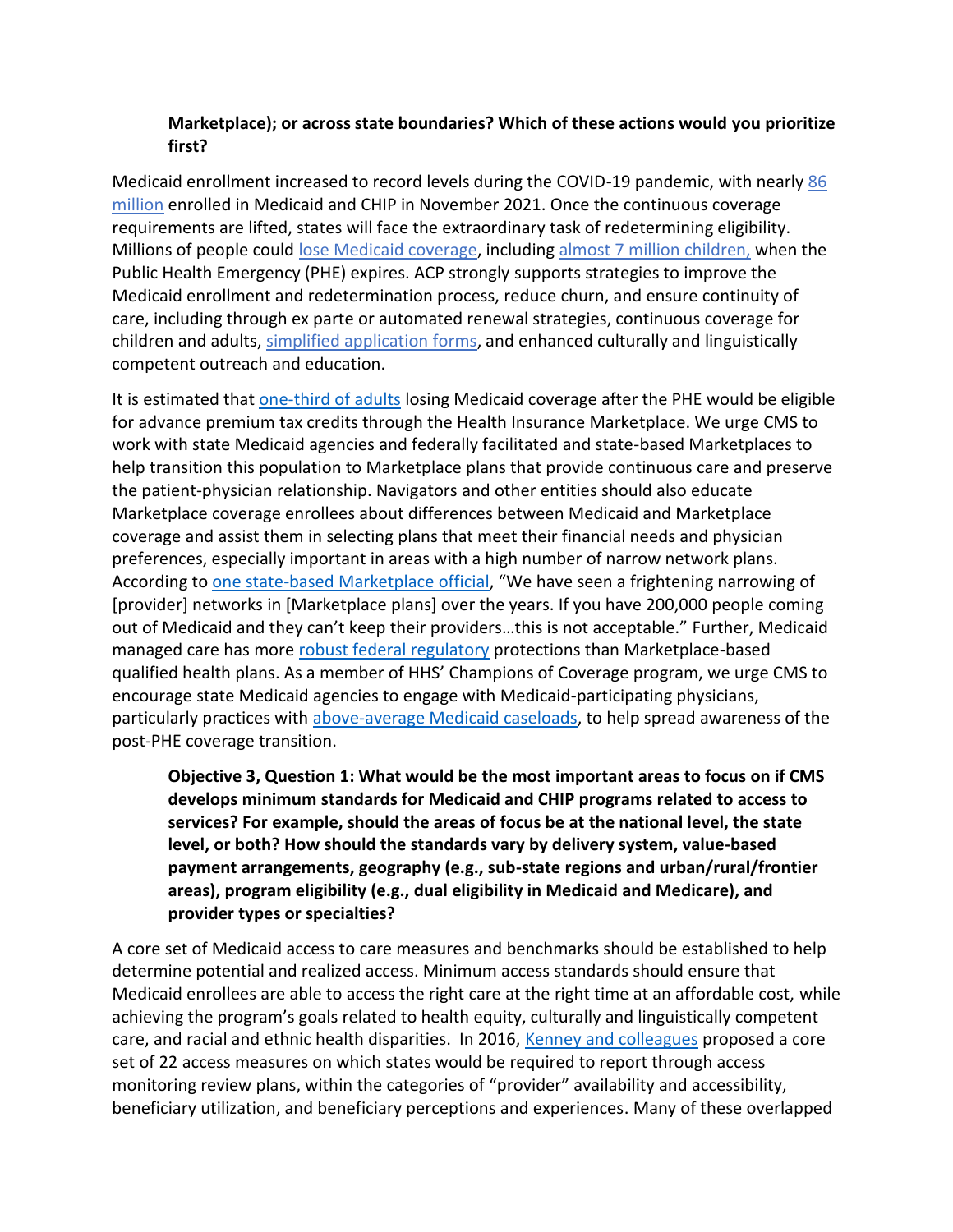with existing measures, monitoring and data collection activities, including Adult and Child Core Sets and Consumer Assessment of Healthcare Providers and Systems surveys. However, in absence of federal standards, states vary widely in how they measure and report access. According to a 2017 Medicaid and CHIP Payment and Access Commission [\(MACPAC\)](https://www.macpac.gov/wp-content/uploads/2017/03/Monitoring-Access-to-Care-in-Medicaid.pdf) report, states use beneficiary experience, utilization, and clinician supply measures to determine access, but only 13 of 37 states surveyed collected data on all these categories. Access monitoring should be based on a set of minimum standards across states, so that enrollees, physicians, and other clinicians, CMS, and other stakeholders have a clearer understanding of whether access requirements are being met.

Regarding Medicaid managed care, ACP supports robust network adequacy rules to ensure that Medicaid enrollees can access their preferred physician and receive necessary care in a timely manner. Mandatory network adequacy standards have been established for Medicare Advantage plans and proposed for Marketplace-based Qualified Health Plans. The complex health needs of many Medicaid enrollees make broad "provider" networks especially important. MCOs have a [history of discriminating against physicians](https://pubmed.ncbi.nlm.nih.gov/9496985/) and other health care professionals that serve a disproportionate number of high-need, vulnerable patients. The College has [supported](https://www.acponline.org/acp_policy/letters/acp_comments_proposed_rule_cms_2390_p_2015.pdf) mandatory time and distance standards for primary care and subspecialists and we remain concerned about the negative effect the 2020 Medicaid managed care final rule revisions to network adequacy requirements may have on access to care. ACP has also urged Medicaid to adopt additional standards to measure access, including "provider" to-patient ratios, appointment wait times, and cultural competency standards, that will help provide a more accurate evaluation of clinician access. Since many Medicaid managed care plans also offer coverage through the Health Insurance Marketplace, the agency should consider strengthening and aligning federal minimum network adequacy requirements for the two programs. The [proposed](https://www.cms.gov/newsroom/fact-sheets/hhs-notice-benefit-and-payment-parameters-2023-proposed-rule-fact-sheet) Benefit and Payment Parameters for Plan Year 2023 would create a federal standard based on quantitative time and distance standards and appointment wait time standards. Importantly, CMS should engage stakeholders, including states, enrollees and physicians and other health professionals, when developing a core measure set.

• **Objective 3, Question 3: How could CMS consider the concepts of whole person care[\[5\]](https://cmsmedicaidaccessrfi.gov1.qualtrics.com/jfe/form/SV_6EYj9eLS9b74Npk#_ftn1) or care coordination across physical health, behavioral health, long-term services and supports (LTSS), and health-related social needs when establishing minimum standards for access to services? For example, how can CMS and its partners enhance parity compliance within Medicaid for the provision of behavioral health services, consistent with the Mental Health Parity and Addiction Equity Act? How can CMS support states in providing access to care for pregnant and postpartum women with behavioral health conditions and/or substance use disorders? What are other ways that CMS can promote whole person care and care coordination?**

Adult Medicaid enrollees [report](https://www.macpac.gov/wp-content/uploads/2012/06/Access-in-Brief-Adults-Experiences-in-Accessing-Medical-Care.pdf) higher rates of chronic conditions, including asthma, hypertension, and depression, than adults with private insurance and uninsured adults. They are less likely than private insurance enrollees or the uninsured to report that they are in very good or excellent health. Medicaid enrollment is [associated](https://www.ncbi.nlm.nih.gov/pmc/articles/PMC7839643/) with better access to care and utilization of preventive services, but gaps exist. According to [MACPAC](https://www.macpac.gov/wp-content/uploads/2012/06/Access-in-Brief-Adults-Experiences-in-Accessing-Medical-Care.pdf) adult Medicaid enrollees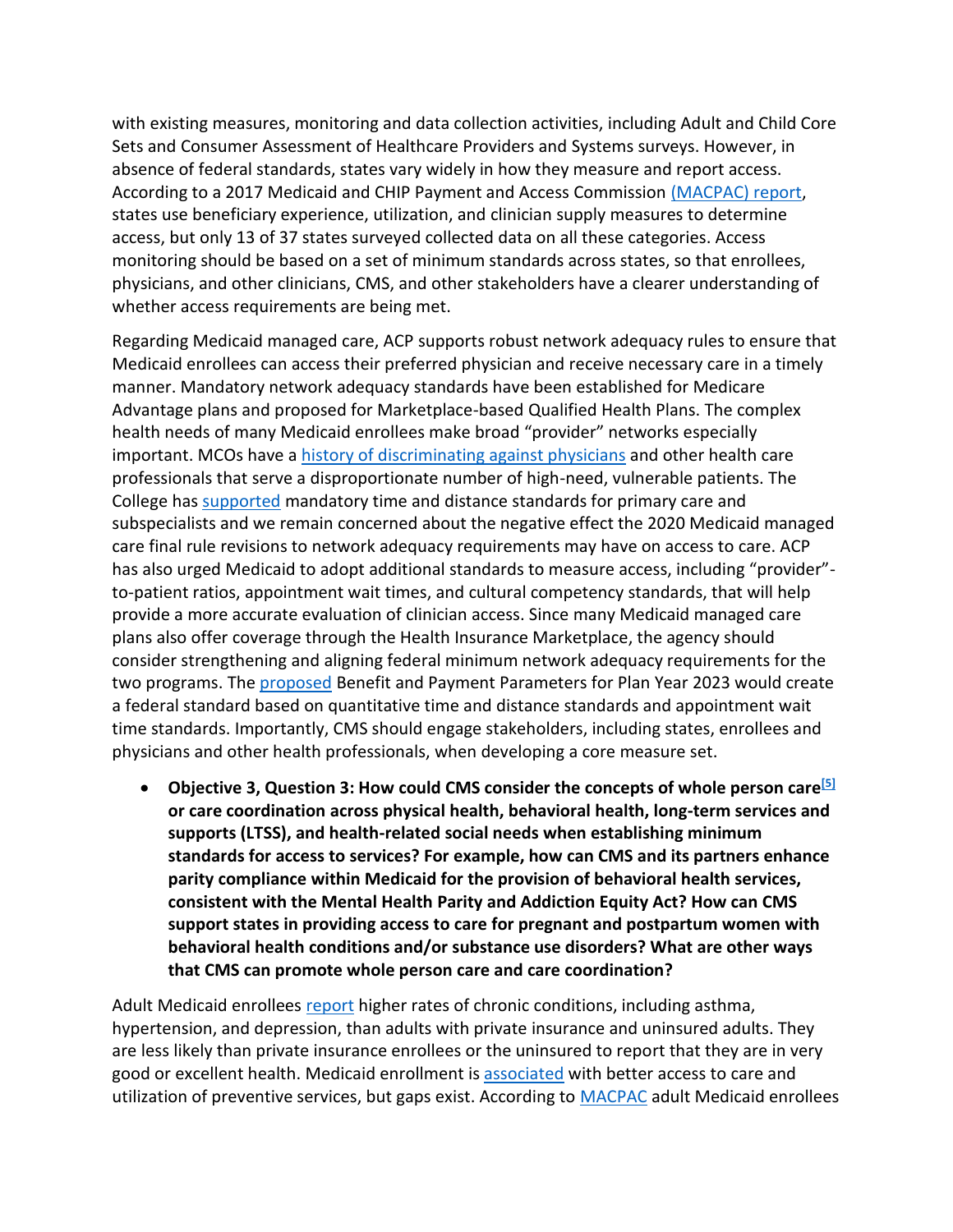generally can access necessary care when they need it, but a lower proportion of adult Medicaid enrollees report having a usual source of care than those with private insurance. Many are confronted with financial hurdles to care: MACPAC reports that Medicaid-enrolled adults are more likely to be concerned about paying medical bills and more likely to delay or forego care due to cost than those with private insurance. Racial and ethnic disparities in access to care also exist. For example, White Medicaid enrollees are [more likely](https://www.macpac.gov/wp-content/uploads/2022/02/MACPAC-Access-in-Brief_Race-and-Ethnicity-Feb-2022.pdf) to have seen a physician or receive counseling or therapy from a mental health professional than Black, non-Hispanic or Hispanic enrollees. Black and Hispanic enrollees were less likely than their White counterparts to use a physician's office as their usual source of care. ACP supports policies to achieve health equity, address social determinants of health, promote better care coordination and whole-person treatment, and address access and racial and ethnic health care disparities.

## *Integrating Behavioral Health and Primary Care*

Medicaid programs should support innovative delivery system reforms such as the patient centered medical home, a team-based care model that emphasizes care coordination, a strong physician-patient relationship, and preventive services. Additionally, [MACPAC](https://www.macpac.gov/wp-content/uploads/2016/03/Integration-of-Behavioral-and-Physical-Health-Services-in-Medicaid.pdf) states, "Integrating physical and behavioral health has been shown to reduce fragmentation of services and promote patient-centered care for adults with depression and anxiety disorders." Behavioral health integration [also reduces stigma](https://www.ama-assn.org/system/files/bhi-compendium.pdf) associated with behavioral health and improves patient satisfaction. ACP has [noted](https://www.acpjournals.org/doi/10.7326/M15-0510) that physicians and other health care professionals should consider the behavioral and physical health of the patient if they are to be treated as a "whole person." Most patients with behavioral health needs use the primary care office as their main source of care, and given the nation's shortage of behavioral health clinicians, integrated approaches can augment access to behavioral health services and improve health outcomes for Medicaid enrollees.

Changes to the health care delivery system, payment models, education and training, health insurance coverage, and societal and cultural perceptions are necessary to encourage communication and cooperation between the behavioral and physical health disciplines. Medicaid can promote behavioral health integration models and remove payment, administrative, and other barriers that impede behavioral health and primary care integration. Funding to assist practices with workforce, health IT infrastructure, training and education costs is also crucial. The Medicaid health home model, based on the patient-centered medical home, is one approach to behavioral health integration and coordinating and managing care. Missouri HealthNet's [Primary Care Health Home](https://dss.mo.gov/mhd/cs/health-homes/pdf/PCHHQuickFacts.pdf) model, which includes a behavioral health consultant in the clinical team, has reduced hospitalizations and avoidable visits to the emergency room and cut costs. We urge CMS to evaluate states that have used innovative delivery models to increase access to care when developing a core access measure set. Further, Medicaid should support evidence-based primary care-behavioral health integration models like the [collaborative care model,](https://www.chcf.org/wp-content/uploads/2020/09/CrackingCodesMedicaidReimbursingPsychiatricCollaborativeCare.pdf) through adequate payment rates (i.e., at least at parity with Medicare) and funding for health information technology infrastructure, workforce, and technical assistance.

*Achieving Mental Health and Substance Use Disorder Treatment Parity*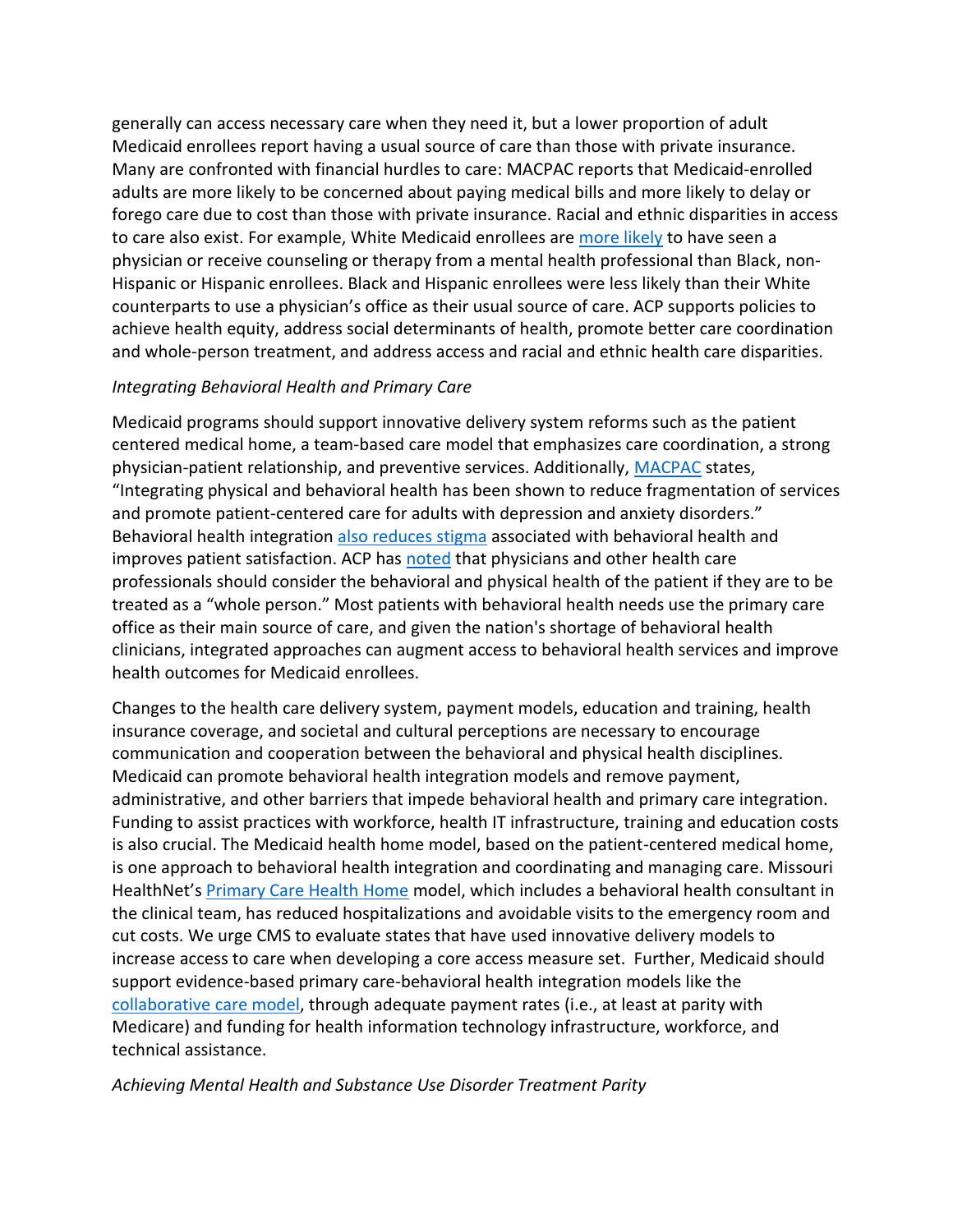One of the barriers to true integrated primary and behavioral health care is noncompliance with mental and substance use disorder parity required by federal law. The Paul Wellstone and Pete Dominici Mental Health Parity and Addiction Equity Act required that quantitative and nonquantitative treatment limits and financial requirements for behavioral health services be no more restrictive than for medical and surgical services. The Affordable Care Act extended these protections to Medicaid. Despite improvements in coverage and affordability resulting from parity laws, problems with nonquantitative treatment limit compliance and behavioral health workforce shortages persist. We urge CMS to [strengthen oversight](https://www.annualreviews.org/doi/10.1146/annurev-publhealth-040617-013603?url_ver=Z39.88-2003&rfr_id=ori%3Arid%3Acrossref.org&rfr_dat=cr_pub++0pubmed) by requiring plans to clearly disclose behavioral health-related utilization management practices (including prior authorization); improving enrollee education about parity, complaint filing and appeals processes; and assisting states in their parity oversight activities.

## *Addressing Social Determinants of Health*

According to the [Centers for Disease Control and Prevention,](https://www.cdc.gov/socialdeterminants/about.html) social determinants (or drivers) of health are "conditions in the places where people live, learn, work, and play that affect a wide range of health risks and outcomes." ACP appreciates Medicaid's existing efforts to address social drivers of health and health equity and strongly recommends that Medicaid continue to comprehensively address the interconnected contributors to health and health care disparities, including the role of racism, discrimination, lack of coverage and access to care, and poverty. Several states are using [funding](https://innovation.cms.gov/data-and-reports/2021/sim-rd2-test-final) from the Centers for Medicare and Medicaid Innovation to link primary care and community-based services. Connecticut's State [Innovation Model](http://www.healthreform.ct.gov/ohri/lib/ohri/sim/test_grant_documents/sim_operational_plan_ay3_narrative_1-22-18_revisedfinal_submitted.pdf) builds on the Advanced Medical Home to improve care coordination, chronic diseases-related health outcomes, and address environmental and socioeconomic factors that affect health. Many states [require](https://www.kff.org/report-section/states-respond-to-covid-19-challenges-but-also-take-advantage-of-new-opportunities-to-address-long-standing-issues-social-determinants-of-health/) managed care organizations to address social determinants of health including by screening for behavioral health and social needs, providing referrals to social service agencies, and employing community health workers. We encourage Medicaid to continue to test innovative models and interventions that address social drivers of health and oppose attempts to impede care access, including work requirements and excessive cost-sharing.

**Objective 3, Question 5: What are specific ways that CMS can support states to increase and diversify the pool of available providers for Medicaid and CHIP (e.g., through encouragement of service delivery via telehealth, encouraging states to explore cross-state licensure of providers, enabling family members to be paid for providing caregiving services, supporting the effective implementation of Early and Periodic Screening, Diagnostic and Treatment (EPSDT) benefits, implementing multipayer value-based purchasing initiatives, etc.)? Which of these ways is the most important?I**

Telehealth has served as a crucial link between patients and their physicians during the COVID19 pandemic and has expanded access to care, particularly for [enrollees in rural areas.](https://aspe.hhs.gov/sites/default/files/documents/4e1853c0b4885112b2994680a58af9ed/telehealth-hps-ib.pdf) ACP has offered [policy recommendations](https://www.acpjournals.org/doi/10.7326/m15-0498) for the practice, use, and reimbursement of telemedicine in primary care. Additionally, we support expanding broadband infrastructure, since [25% of](https://www.kff.org/medicaid/issue-brief/housing-affordability-adequacy-and-access-to-the-internet-in-homes-of-medicaid-enrollees/)  [Medicaid enrollees](https://www.kff.org/medicaid/issue-brief/housing-affordability-adequacy-and-access-to-the-internet-in-homes-of-medicaid-enrollees/) have limited computer or internet access.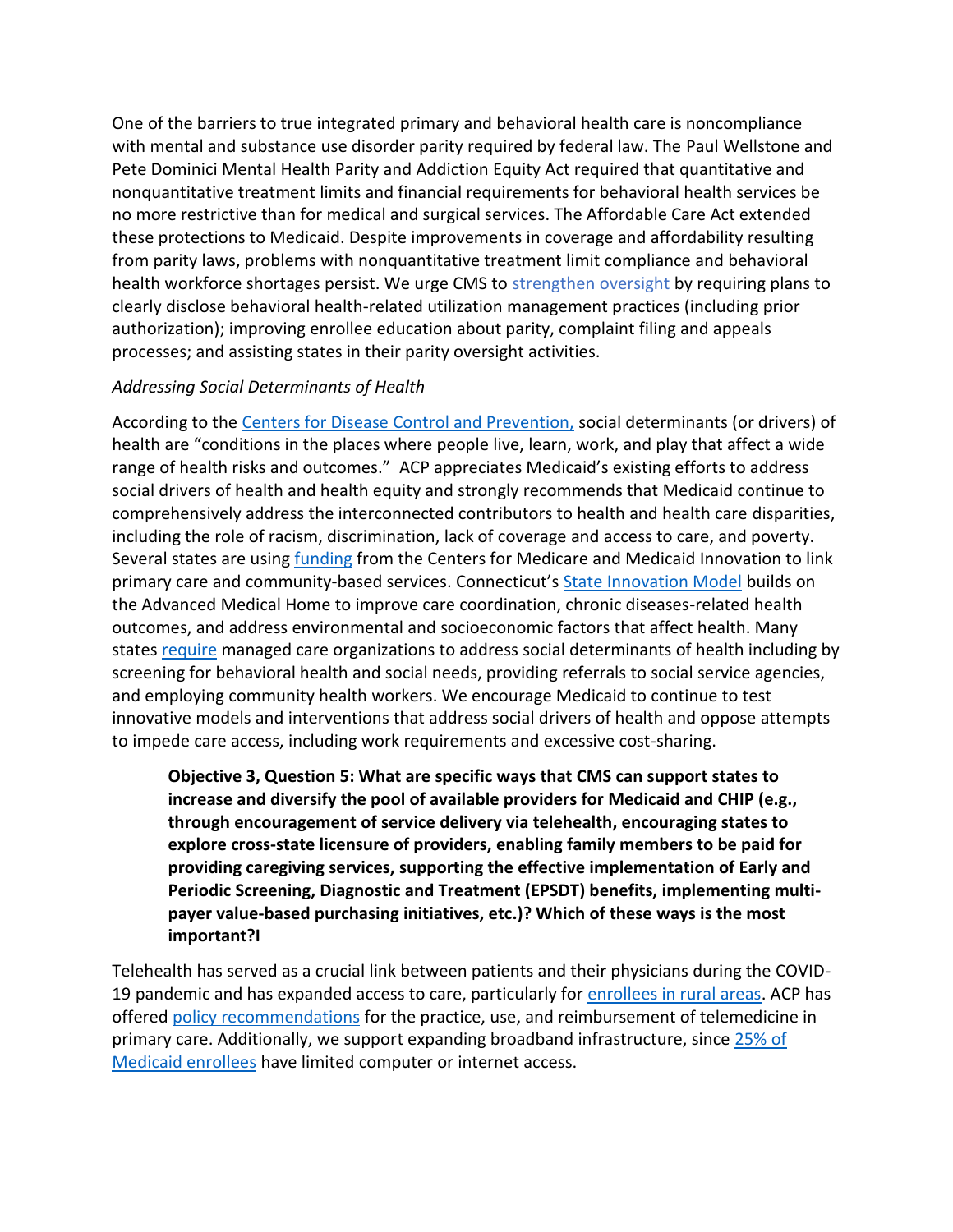In 2019, only 36 state Medicaid programs permitted primary care services to be delivered via telehealth; during the COVID-19 public health emergency, all state Medicaid programs [covered](https://aspe.hhs.gov/sites/default/files/documents/eb9e147935a2663441a9488e36eea6cb/medicaid-telehealth-brief.pdf) primary care and behavioral health services delivered via telehealth. We urge CMS to continue Medicaid telehealth flexibilities after the expiration of the PHE, including modifications to geographic site policies, for a minimum of two years. Further, ACP supports reimbursing 2-way video-audio telehealth services and other modalities at the same level as in-person services. Audio-only should be reimbursed at a sufficient rate. [Most states established pay parity during](https://aspe.hhs.gov/sites/default/files/documents/eb9e147935a2663441a9488e36eea6cb/medicaid-telehealth-brief.pdf)  [the PHE,](https://aspe.hhs.gov/sites/default/files/documents/eb9e147935a2663441a9488e36eea6cb/medicaid-telehealth-brief.pdf) but it is unclear whether these [changes will be permanent.](https://www.gao.gov/assets/gao-22-104700.pdf) ACP also calls for the collection and reporting of telehealth data stratified by race, ethnicity, language, gender, and other key demographic factors to ensure policies are equitably improving access to and quality of care. Since [telehealth use during the PHE was lower](https://aspe.hhs.gov/sites/default/files/documents/eb9e147935a2663441a9488e36eea6cb/medicaid-telehealth-brief.pdf) among Medicaid enrollees with limited English proficiency, Medicaid should support reimbursement and other policies to promote language assistance for enrollees with limited English proficiency as well as interpretation services for people with hearing loss.

**Objective 5, Question 1: What are the opportunities for CMS to align approaches and set minimum standards for payment regulation and compliance across Medicaid and CHIP delivery systems (e.g., fee-for-service and managed care) and across services/benefits to ensure beneficiaries have access to services that is as similar as possible across beneficiary groups, delivery systems, and programs? Which activities would you prioritize first?**

Medicaid payment rates must be adequate to reimburse physicians for the cost of providing services, to encourage physician participation, and to ensure access to covered services. ACP believes that policymakers must permanently increase payment for Medicaid primary care and other specialists' services to at least the level of Medicare reimbursement. Such action is especially important for physicians and facilities that serve a disproportionate number of Medicaid beneficiaries, since [evidence shows](https://www.kff.org/coronavirus-covid-19/issue-brief/funding-for-health-care-providers-during-the-pandemic-an-update/) they experienced significant financial struggles during COVID-19 pandemic.

Medicaid has historically reimbursed primary care and specialty physicians below Medicare and commercial plan rates. In 2016, [average Medicaid rates](https://www.kff.org/medicaid/state-indicator/medicaid-to-medicare-fee-index/?currentTimeframe=0&sortModel=%7B%22colId%22:%22Location%22,%22sort%22:%22asc%22%7D) for primary care services were 66% of Medicare. One state paid 33% of Medicare rates. The [evidence](https://bmchealthservres.biomedcentral.com/articles/10.1186/s12913-018-3516-9) [clearly](https://www.ipr.northwestern.edu/documents/working-papers/2019/wp-19-23.pdf) [demonstrates](https://www.researchgate.net/publication/40031954_Changes_in_Medicaid_Physician_Fees_and_Patterns_of_Ambulatory_Care) that physician participation in Medicaid is tied to reimbursement rates. A [2019 MACPAC report](https://www.macpac.gov/wp-content/uploads/2019/01/Physician-Acceptance-of-New-Medicaid-Patients.pdf) on physician acceptance of new Medicaid patients considered the impact of managed care penetration, state Medicaid expansion status, and Medicaid payment rates compared to Medicare, on physician participation. It concluded that "the only policy lever that was associated with Medicaid acceptance was Medicaid fees." The report also determined that a "1 percentage point increase in the Medicaid-to-Medicare fee ratio would increase acceptance by 0.78 percentage points."

ACP strongly supported the Affordable Care Act's Medicaid pay parity provisions, which ensured that evaluation and management services were reimbursed at Medicare levels in 2013 and 2014, and we continue to advocate for making pay parity permanent. Evidence shows that pay parity successfully [increased appointment availability](https://www.nejm.org/doi/full/10.1056/nejmsa1413299) for Medicaid enrollees, yet only a handful of states extended the provision after it expired. Further, fee-for-service rates often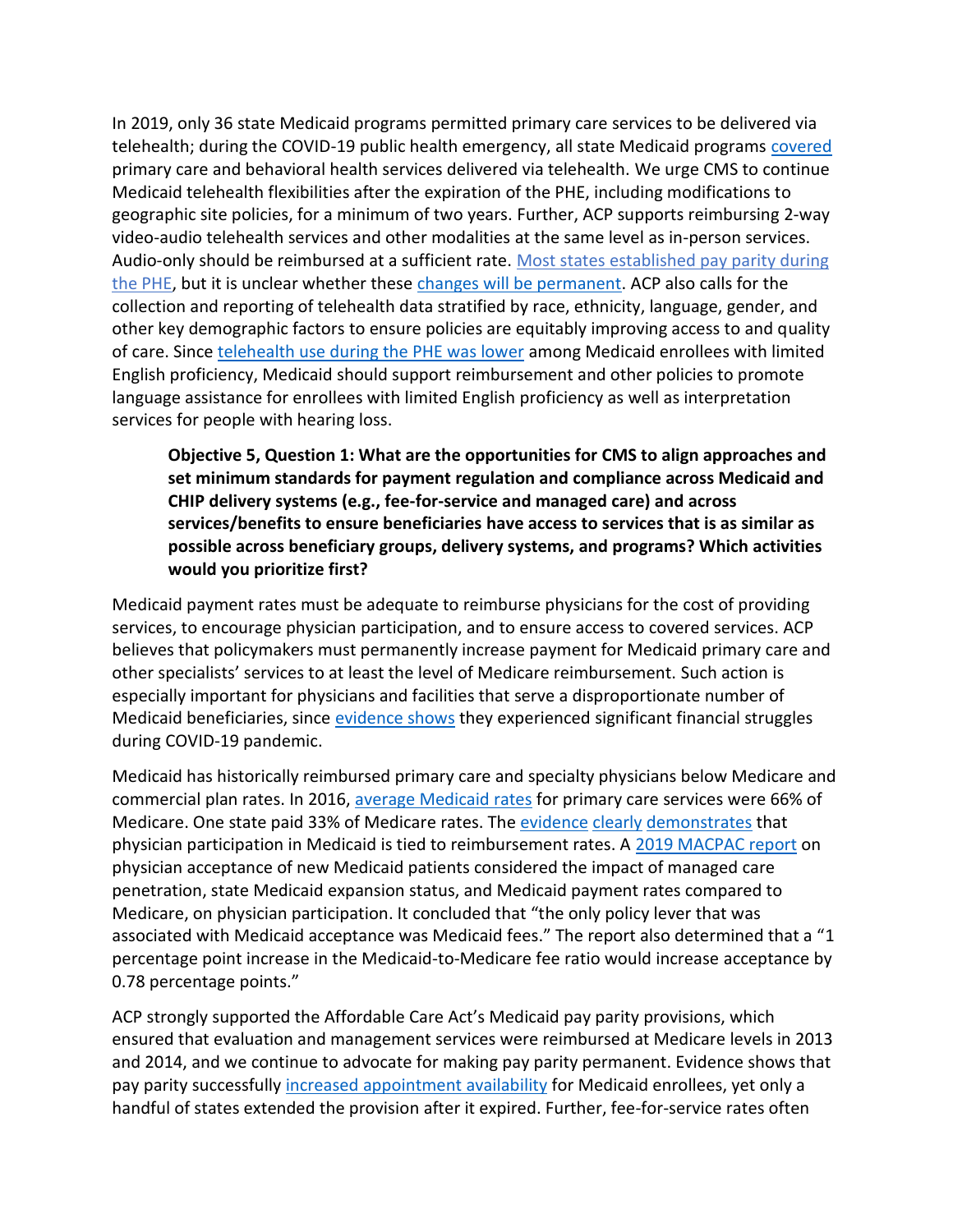serve as a guide or floor for managed care organizations reimbursement policies. We urge Medicaid to support sufficient reimbursement for primary care and specialty physicians.

## **Objective 5, Question 2: How can CMS assess the effect of state payment policies and contracting arrangements that are unique to the Medicaid program on access and encourage payment policies and contracting arrangements that could have a positive impact on access within or across state geographic regions?**

The fee-for-service Medicaid equal access provision requires that states "assure that payments are consistent with efficiency, economy, and quality of care and are sufficient to enlist enough providers so that care and services are available under the plan at least to the extent that such care and services are available to the general population in the geographic area." Prior to 2015, states had wide latitude regarding monitoring and reporting access. After the Armstrong v. Exceptional Child Center, Inc. prohibited Medicaid "providers" and beneficiaries from legally challenging reimbursement rates, HHS established a framework requiring states to measure and monitor access in fee-for-service Medicaid. States were obligated to submit access monitoring review plans, which track beneficiary access to primary care, specialty services, and other service categories. If access monitoring review plans (AMRPs) expose access problems, states are required to increase payment rates, reduce "provider" enrollment barriers, address transportation problems, or take other action. AMRPs can provide patients and physicians with a clearer understanding, and opportunity to provide input, as to whether the equal access provision is being met and if payment rate changes are sufficient. Once state[s resume](https://www.medicaid.gov/federal-policy-guidance/downloads/cib03312022.pdf)  [submitting AMRPs](https://www.medicaid.gov/federal-policy-guidance/downloads/cib03312022.pdf) states should conduct stronger oversight by monitoring enrollees' "provider" encounter data. CMS and states should also regularly track complaints against managed care organizations to determine network adequacy problems.

• **Objective 5 Question 4: Some research suggests that, in addition to payment levels, administrative burdens that affect payment, such as claims denials and provider enrollment/credentialing, can discourage provider acceptance of Medicaid beneficiaries.[\[6\]](https://cmsmedicaidaccessrfi.gov1.qualtrics.com/jfe/form/SV_6EYj9eLS9b74Npk#_ftn1) What actions could CMS take to encourage states to reduce unnecessary administrative burdens that discourage provider participation in Medicaid and CHIP while balancing the need for program integrity? Which actions would you prioritize first? Are there lessons that CMS and states can learn from changes in provider enrollment processes stemming from the COVID-19 Public Health Emergency?**

In addition to insufficient payment rates, administrative burdens discourage physician [participation](https://www.ncbi.nlm.nih.gov/pmc/articles/PMC4010445/) in Medicaid. ACP recommends that CMS, State Medicaid agencies, MCOs, and other stakeholders work to improve physician and patient interaction with the Medicaid program. Solutions should include reducing administrative barriers and onerous paperwork requirements. Claims denials are especially prevalent in Medicaid: [Dunn and colleagues](https://bfi.uchicago.edu/wp-content/uploads/2021/07/BFI_WP_2021-80.pdf) found that "25% of Medicaid claims have payment denied for at least one service upon doctors' initial claim submission" compared to 7.3% for Medicare and 4.3% for commercial insurers. They also concluded that Medicaid-participating physicians lose 17% of revenue to billing problems.